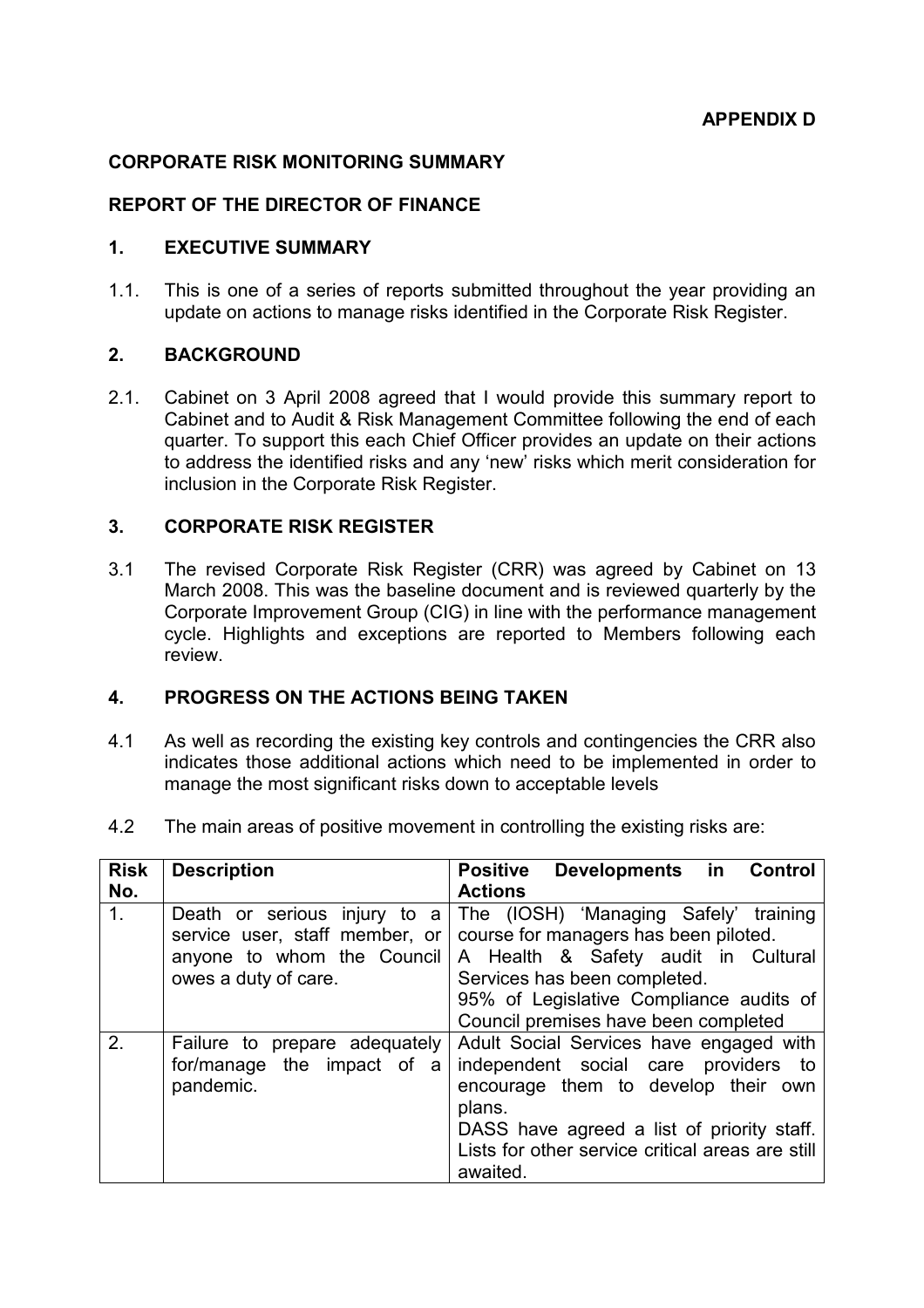| 3.             | Key Council services are not<br>to<br>resilient<br>disruption<br>and<br>continuity<br>business<br>arrangements are inadequate.   | The Department of Adult Social Services<br>has completed its departmental business<br>continuity plan.<br>A survey of the preparedness of all<br>external partners/service providers<br>has<br>been undertaken and guidance supplied.<br>Information provided by them as to their<br>business continuity planning arrangements<br>has been evaluated and further awareness<br>raising sessions planned.<br>An exercise to test the pandemic flu plan<br>has been undertaken with Adult Social<br>Services and the Primary Care Trust. |
|----------------|----------------------------------------------------------------------------------------------------------------------------------|---------------------------------------------------------------------------------------------------------------------------------------------------------------------------------------------------------------------------------------------------------------------------------------------------------------------------------------------------------------------------------------------------------------------------------------------------------------------------------------------------------------------------------------|
| 4.             | Changing need and demand for<br>services (driven by legislative,<br>social and demographic change)<br>is not managed effectively | A permanent Equality & Diversity co-<br>ordinator has been appointed.<br>The LAA was signed off following a robust<br>process.                                                                                                                                                                                                                                                                                                                                                                                                        |
| 5.             | The Council does not maintain<br>for<br>arrangements<br>good<br>corporate governance                                             | Council Constitution<br><b>The</b><br>has<br>been<br>reviewed.<br><b>Risk</b><br>Representation<br>Audit<br>&<br>on<br>Management<br>Committee<br>has<br>been<br>reviewed and improved                                                                                                                                                                                                                                                                                                                                                |
| 6.             | Community expectations are not<br>properly<br>understood<br>or<br>managed well                                                   | A permanent Equality & Diversity co-<br>ordinator has been appointed.<br>Sustainability appraisal of the LAA has<br>begun<br>Preparatory work for the CAA has started                                                                                                                                                                                                                                                                                                                                                                 |
| 7 <sub>1</sub> | Failure to achieve sustainable<br>budgets, in line with priorities<br>and take difficult decisions.                              | Council<br>Constitution<br>The<br>has<br>been<br>reviewed.<br>COMT have agreed criteria for investment<br>Enhanced financial reporting arrangements<br>have been agreed by Cabinet and the Q1<br>report is scheduled for July.<br>The Medium Term Financial Plan and<br>Capital Strategy have been reviewed.                                                                                                                                                                                                                          |
| 8.             | The strategies supporting our<br>key priorities are not executed<br>effectively                                                  | A common timetable for the review process<br>was agreed by Cabinet in April<br>and<br>strategies were reviewed in June.                                                                                                                                                                                                                                                                                                                                                                                                               |
| 9.             | Partnerships<br>not<br>well<br>are<br>planned and we do not work<br>effectively with others                                      | Review of the Partnership Register has<br>commenced<br>Preparatory work for the CAA has begun.                                                                                                                                                                                                                                                                                                                                                                                                                                        |
| 10.            | Failure to manage and improve<br>image and reputation.                                                                           | The Tourism & Marketing division has<br>been restructured.                                                                                                                                                                                                                                                                                                                                                                                                                                                                            |
| 11.            | We do not recruit and retain<br>appropriate<br>staff or develop<br>them effectively.                                             | Elected Member and corporate leadership<br>Development programmes are continuing<br>according to plan.<br>Our approach to workforce planning/talent<br>management is continuing as planned.                                                                                                                                                                                                                                                                                                                                           |
| 12.            | not fully exploit all<br>We do<br>available<br>including<br>resources,                                                           | A common timetable for the review of<br>strategies was agreed by Cabinet in April                                                                                                                                                                                                                                                                                                                                                                                                                                                     |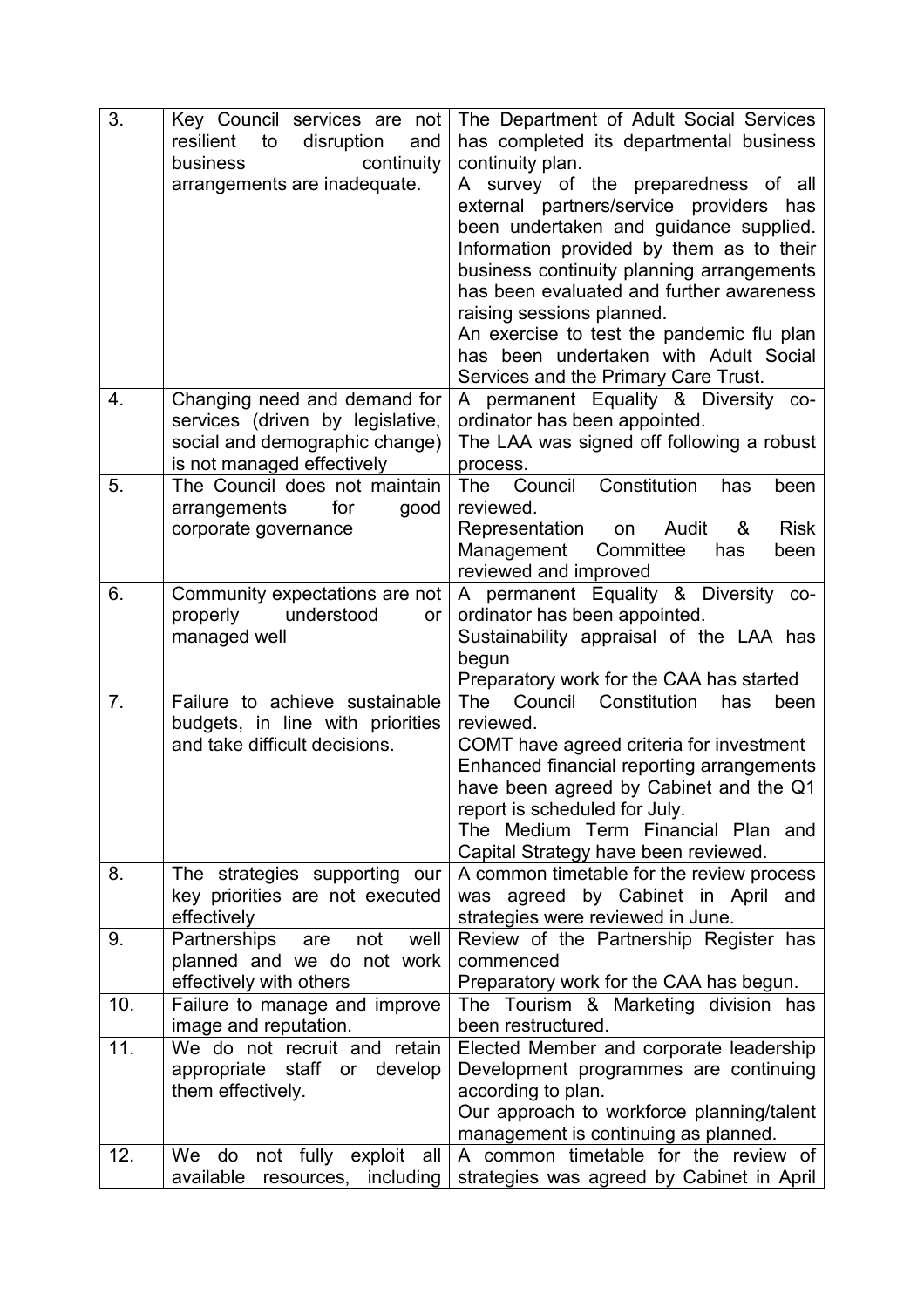|     | technology.                                                                                                         | and strategies were reviewed in June.                                                                                                                                                                                                                                                                              |
|-----|---------------------------------------------------------------------------------------------------------------------|--------------------------------------------------------------------------------------------------------------------------------------------------------------------------------------------------------------------------------------------------------------------------------------------------------------------|
| 14. | Failure to plan and manage<br>(CPA)<br>performance<br>and<br>finances in<br>accordance<br>with<br>plans and budgets | The finance and performance monitoring<br>framework and timetable were reviewed<br>and reported to Cabinet in April.<br>enhanced Corporate Improvement<br>An<br>Group was introduced in April                                                                                                                      |
| 16. | Major error in investments and<br>administration<br>Merseyside<br>of<br><b>Pension Fund</b>                         | A new monitoring regime for external<br>mandates was reported to committee on<br>31 March.<br>Phase I of the new Investment Accounting<br>software was introduced in March and is<br>currently subject to parallel running.<br>Training sessions for members have been<br>run regularly since approval in January. |
| 17. | Failure<br>safeguarding<br>in<br>arrangements (adult or child)                                                      | Child Death Overview Panels were fully<br>implemented by 1 April<br>Progress is being made towards the<br>programme for disseminating learning from<br>serious child care incidents                                                                                                                                |
| 18. | Failure to deliver the Local Pay<br><b>Review</b>                                                                   | Stage one of the review is on schedule for<br>implementation on 1st August 2008.                                                                                                                                                                                                                                   |
| 19. | the<br>Failure<br>to<br>progress<br>of<br>regeneration<br>economically<br>disadvantaged areas                       | An agreement with Lovell was reached in<br>March and building work is to commence in<br>July.                                                                                                                                                                                                                      |

4.3 Those areas where progress in implementing controls has not proceeded to timetable or where information is not available are:

| <b>Risk</b> | <b>Description</b>                                                                                                             | Areas where Control Actions have yet                                                                                                                                                                                                                                                                                |
|-------------|--------------------------------------------------------------------------------------------------------------------------------|---------------------------------------------------------------------------------------------------------------------------------------------------------------------------------------------------------------------------------------------------------------------------------------------------------------------|
| No.         |                                                                                                                                | to be progressed                                                                                                                                                                                                                                                                                                    |
| 3.          | Key Council services are not<br>resilient<br>disruption<br>to<br>and<br>business<br>continuity<br>arrangements are inadequate. | A corporate business continuity plan has<br>been drafted but requires consultation. The<br>date for completion has therefore been<br>revised to November 2008.                                                                                                                                                      |
| 6.          | Community expectations are not<br>properly understood<br>or<br>managed well.                                                   | Although preparations for CAA are<br>underway some elements of the regime<br>have yet to be clarified by central<br>government.                                                                                                                                                                                     |
| 11.         | We do not recruit and retain<br>appropriate staff or develop<br>them effectively.                                              | The development of an online application<br>linked<br>to<br>national<br>electronic<br>tool<br>recruitment portals is currently behind<br>schedule.<br>The development of Skills Audit has been<br>hampered by the lack of an electronic tool.<br>Approval for the procurement cost is being<br>sought from Cabinet. |
| 15.         | Failure to execute the Council's<br>Investment Strategy (or failure<br>of the Strategy to deliver).                            | information has<br>No<br>received<br>been<br>concerning establishment of the Corporate<br><b>Investment Group</b>                                                                                                                                                                                                   |
| 17.         | Failure<br>$\mathsf{in}$<br>safeguarding                                                                                       | The timetable for appointment of a Mental                                                                                                                                                                                                                                                                           |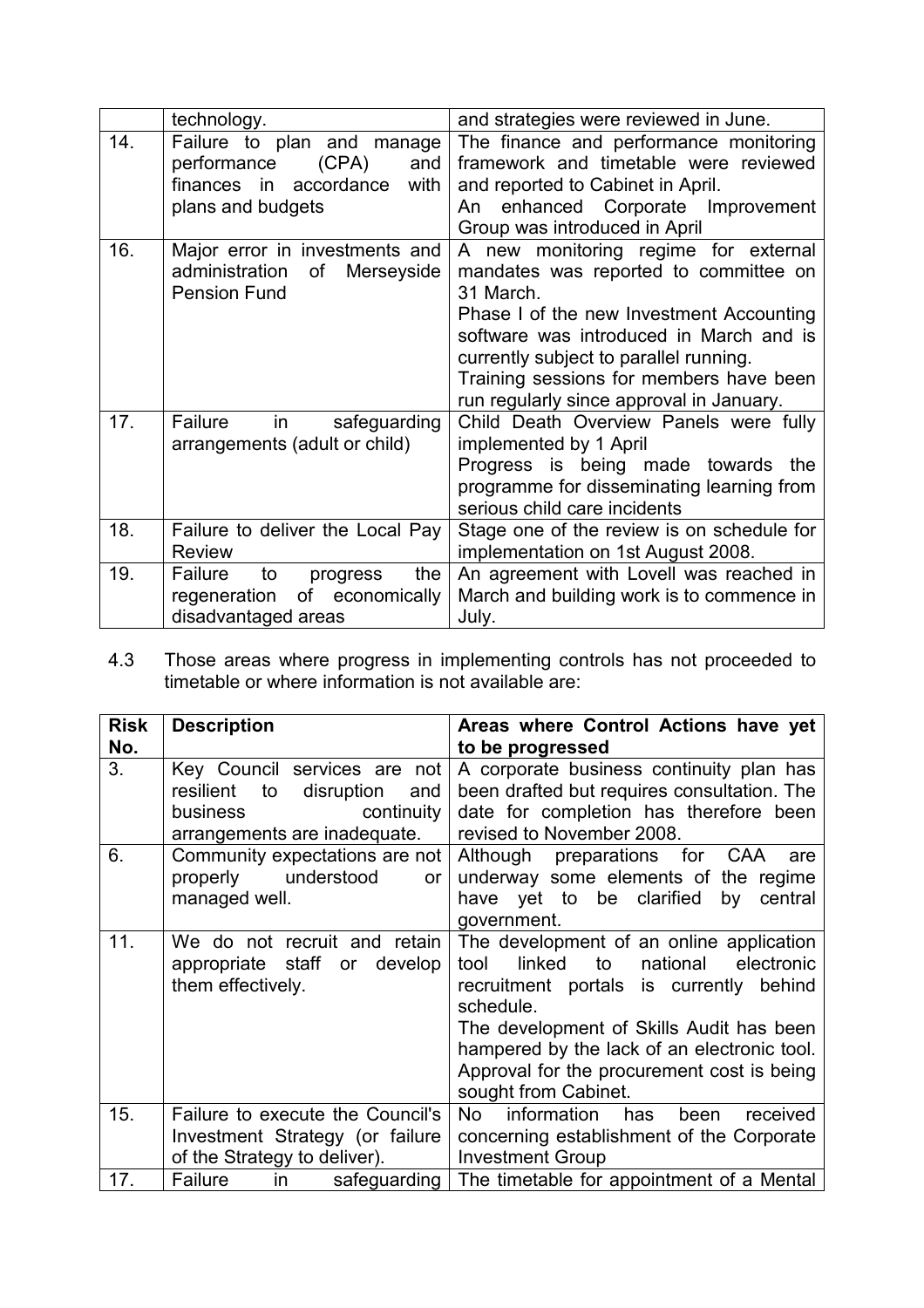|     | arrangements (adult or child)                                                                | Health Capacity Act Coordinator has been<br>put back to September.<br>The introduction of a New Child Care Risk<br>Management Procedure has been put back<br>to September<br>The deadline for improved audit and<br>scrutiny capacity governed through LSCB<br>has been put back to September. |
|-----|----------------------------------------------------------------------------------------------|------------------------------------------------------------------------------------------------------------------------------------------------------------------------------------------------------------------------------------------------------------------------------------------------|
| 19. | Failure to<br>the $\vert$<br>progress<br>regeneration of economically<br>disadvantaged areas | Formation of the new department of<br>Human Resources,<br>Law<br>&<br>Asset<br>Management has been delayed.                                                                                                                                                                                    |
| 20. | Failure to maximise recycling.                                                               | No information has been received                                                                                                                                                                                                                                                               |

# 5. VARIATIONS TO THE RISK REGISTER

- 5.1 The following risks were reported to the Corporate Improvement Group as having potential corporate significance.
	- (i) Impact of volatility and a downturn in the economy
	- (ii) Adverse effect on Council budgets of rising energy prices.
	- (iii) Susceptibility of IT provision to disruption.
	- $\overrightarrow{(v)}$  Financial and environmental impact of delay in or failure to acquire and gain planning consents for sites needed to deliver the MWDA procurement programme.
- 5.2 All were considered to be sufficiently significant to warrant inclusion in the register. They will be reviewed by the Group next quarter.
- 5.3 All risks which were previously on the register were still considered to present a sufficiently large corporate threat. Therefore none have been removed.

IAN COLEMAN DIRECTOR OF FINANCE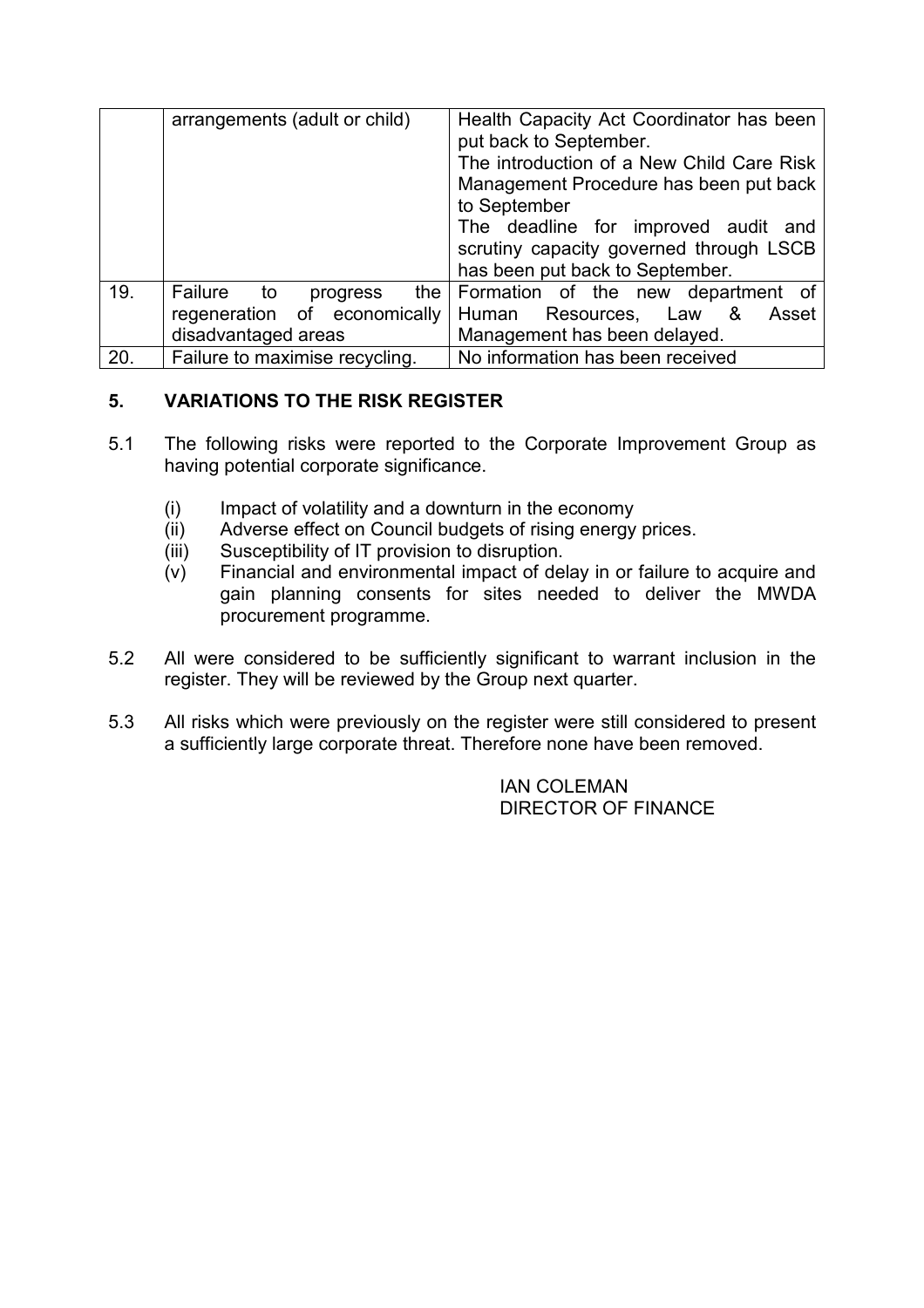# WIRRAL COUNCIL RISK MONITORING REPORT AS AT JUNE 2008 ADULT SOCIAL SERVICES

| <b>Corporate Risk</b>                                                       | <b>Description of Control</b><br><b>Action</b>                                                                                                  | <b>Officer</b><br><b>Responsible</b> | <b>Target</b><br><b>Date</b> | <b>Status</b>             | <b>Comments</b>                                                                                                |
|-----------------------------------------------------------------------------|-------------------------------------------------------------------------------------------------------------------------------------------------|--------------------------------------|------------------------------|---------------------------|----------------------------------------------------------------------------------------------------------------|
| 2. Failure to prepare<br>adequately for/manage the<br>impact of a pandemic. | Engage with independent<br>social care providers to<br>develop their own plans                                                                  | Jenny Ricketts                       | <b>June 2008</b>             | Implemented               | Consultation events held to<br>engage with providers on<br>$16th$ may 2008 and 20 <sup>th</sup> June<br>2008.  |
| 17. Failure in safeguarding<br>arrangements (adult or<br>child)             | Develop formal links and<br>training to the Wirral<br><b>Multicultural Centre staff</b><br>(protect communities at risk<br>of social exclusion) | Rick O'Brien                         | March<br>2009                | Ongoing                   | Ongoing                                                                                                        |
|                                                                             | <b>Appoint Safeguarding Mental</b><br><b>Health Coordinator</b>                                                                                 | Rick O'Brien                         | September<br>2008            | Not yet<br>implemented    | Ongoing discussion. Target<br>date remains September<br>20080.                                                 |
|                                                                             | <b>Appoint Mental Health</b><br><b>Capacity Act Coordinator</b>                                                                                 | Rick O'Brien                         | <b>June 2008</b>             | <b>Not</b><br>implemented | Ongoing discussion<br>regarding MCA Coordinator<br>and MHA coordinator.<br>New targets date September<br>2008. |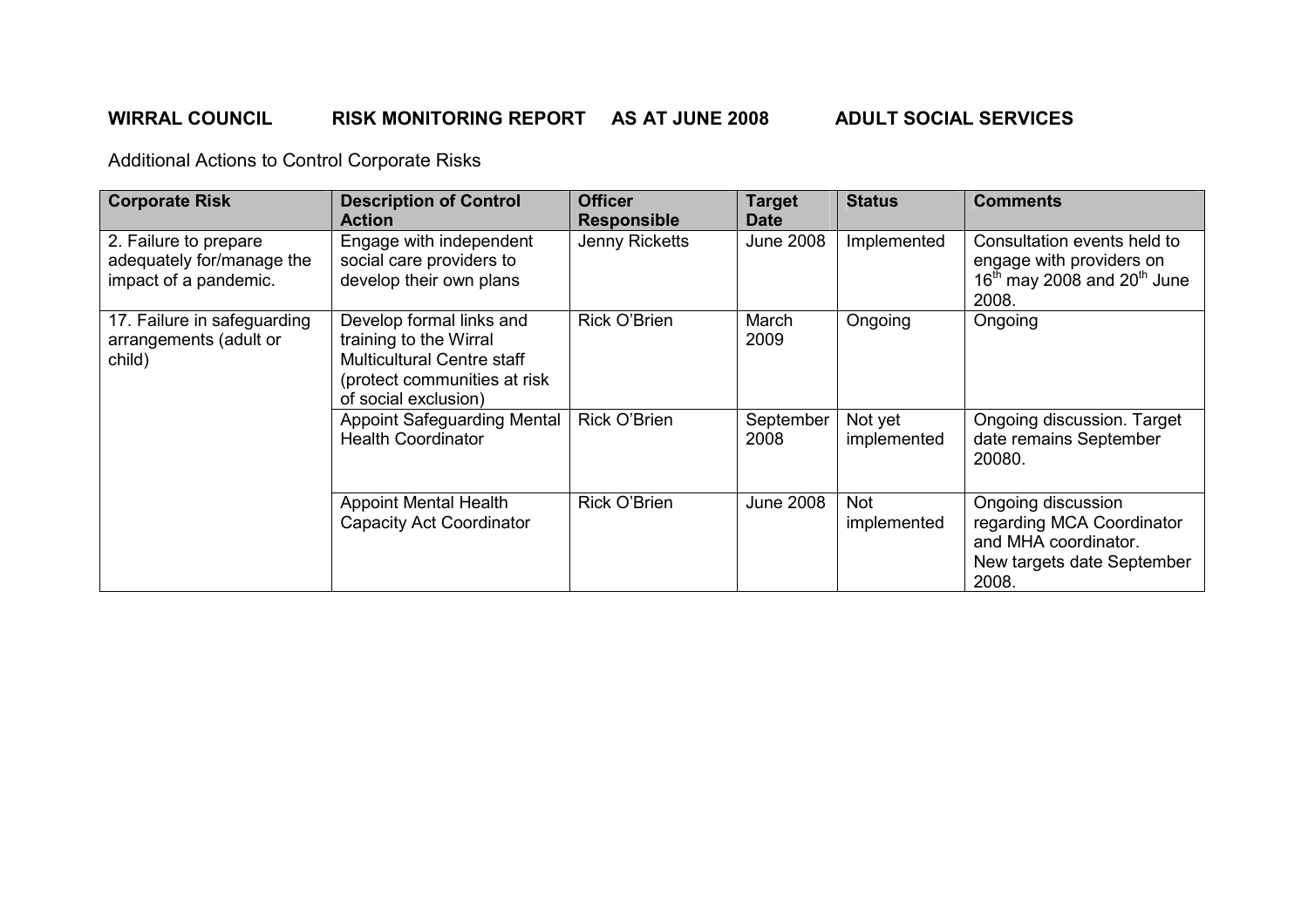# WIRRAL COUNCIL RISK MONITORING REPORT AS AT JUNE 2008 CHILDREN & YOUNG PEOPLE

| <b>Corporate Risk</b>                                 | <b>Description of Control</b><br><b>Action</b>                                    | <b>Officer</b><br><b>Responsible</b> | <b>Target</b><br><b>Date</b> | <b>Status</b>  | <b>Comments</b>                                                                                                                                     |
|-------------------------------------------------------|-----------------------------------------------------------------------------------|--------------------------------------|------------------------------|----------------|-----------------------------------------------------------------------------------------------------------------------------------------------------|
| 17. Failure in safeguarding<br>arrangements (adult or | <b>Child Death Overview</b><br>Panels                                             | Caroline McKenna                     | 1st April<br>2008            | Implemented    | CDOP fully implemented by<br>DCSF required date.                                                                                                    |
| child)                                                | LSCB programme for<br>disseminating learning from<br>serious child care incidents | Caroline McKenna                     | September<br>2008            | On target      | External facilitator to deliver<br>overview training -<br>September 2008, ongoing<br>training programme to be<br>designed by this date.             |
|                                                       | Improved audit and scrutiny<br>capacity governed through<br><b>LSCB</b>           | Caroline McKenna                     | <b>June 2008</b>             | Not on target. | Focus & workplan of<br>Performance and Scrutiny<br>sub group to be refreshed by<br>September 2008. CAF / QA<br>officer to be recruited July<br>'08. |
|                                                       | New internal controls re<br>S118 IRO reporting                                    | Caroline McKenna                     | September<br>2008            | On target      | S118 process fully in place<br>by September, trigger<br>system (pre 118) to be<br>implemented at the same<br>time.                                  |
|                                                       | New Child Care Risk<br>Management Procedure<br>introduced                         | Julia Hassall                        | <b>June 2008</b>             | Not on target  | Procedure produced (jointly<br>with M.Lane) internal system<br>to underpin this to be<br>completed by September<br>2008.                            |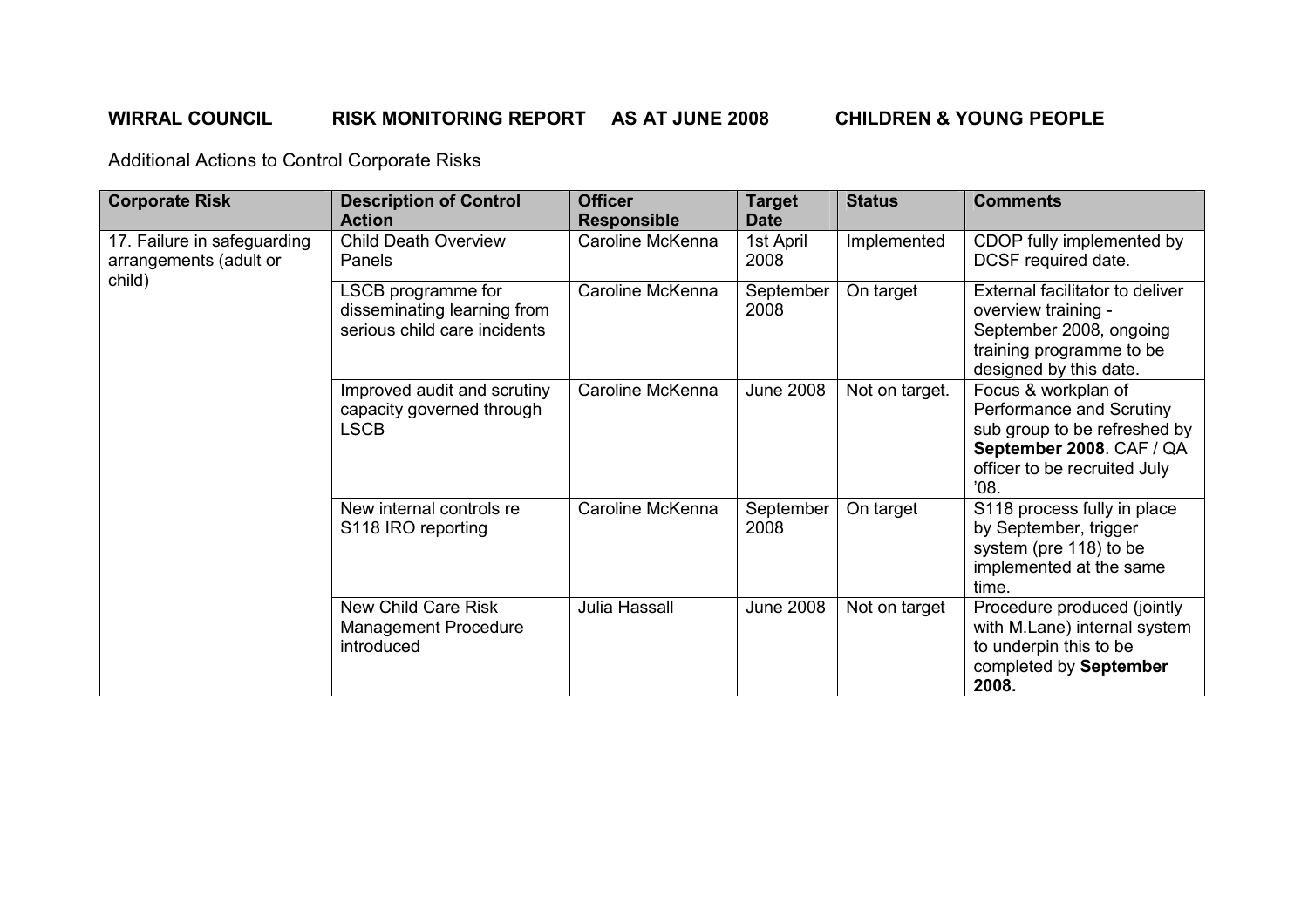# WIRRAL COUNCIL RISK MONITORING REPORT AS AT JUNE 2008 CORPORATE SERVICES

| <b>Corporate Risk</b>                                                                                           | <b>Description of Control</b><br><b>Action</b>                                                                                                                       | <b>Officer</b><br><b>Responsible</b> | <b>Target</b><br><b>Date</b> | <b>Status</b> | <b>Comments</b>                                                                                                                                                                    |
|-----------------------------------------------------------------------------------------------------------------|----------------------------------------------------------------------------------------------------------------------------------------------------------------------|--------------------------------------|------------------------------|---------------|------------------------------------------------------------------------------------------------------------------------------------------------------------------------------------|
| 4. Changing need and<br>demand for services (driven<br>by legislative, social and<br>demographic change) is not | <b>Introduce Equalities Strategy</b><br>Policy & Standard                                                                                                            | <b>Jim Wilkie</b>                    | Ongoing                      | Green         | Permanent E&D co-ordinator<br>appointed. E&D Policy<br>introduced in 2007 and being<br>refreshed in Dec 08                                                                         |
| managed effectively                                                                                             | Renew and improve<br>corporate service planning<br>process to ensure that<br>trends are anticipated and<br>the impact of legislative and<br>policy change considered | Jim Wilkie                           | Ongoing                      | Green         | Planning process improved<br>for $2007/8$ and new<br>corporate plan produced.<br>Plan will be refreshed in<br>2008.                                                                |
|                                                                                                                 | Annual review and refresh of<br>key delivery plans including<br>LAA / corporate and<br>departmental plans                                                            | Jim Wilkie                           | Ongoing                      | Green         | $2nd$ generation LAA signed<br>off following a robust<br>process. Corporate and<br>departmental plans<br>developed in new form for<br>2007/8 and are being<br>refreshed for 2008/9 |
| 5. The Council does not<br>maintain arrangements for<br>good corporate governance                               | Undertake review of<br>Constitution                                                                                                                                  | Simon Goacher                        | May 08                       | Green         | Review completed reported<br>to Cabinet 09/07/08. To be<br>considered by Council on<br>14/07/08                                                                                    |
| 6. Community expectations<br>are not properly understood<br>or managed well                                     | Undertake preparatory work<br>for CAA regime<br>Introduce Equalities Strategy<br>Policy & Standard                                                                   | Russ Glennon                         | Ongoing                      | Amber         | Preparations underway<br>(including negotiation of<br>LAA) but some elements of<br>CAA still unclear from central<br>government.                                                   |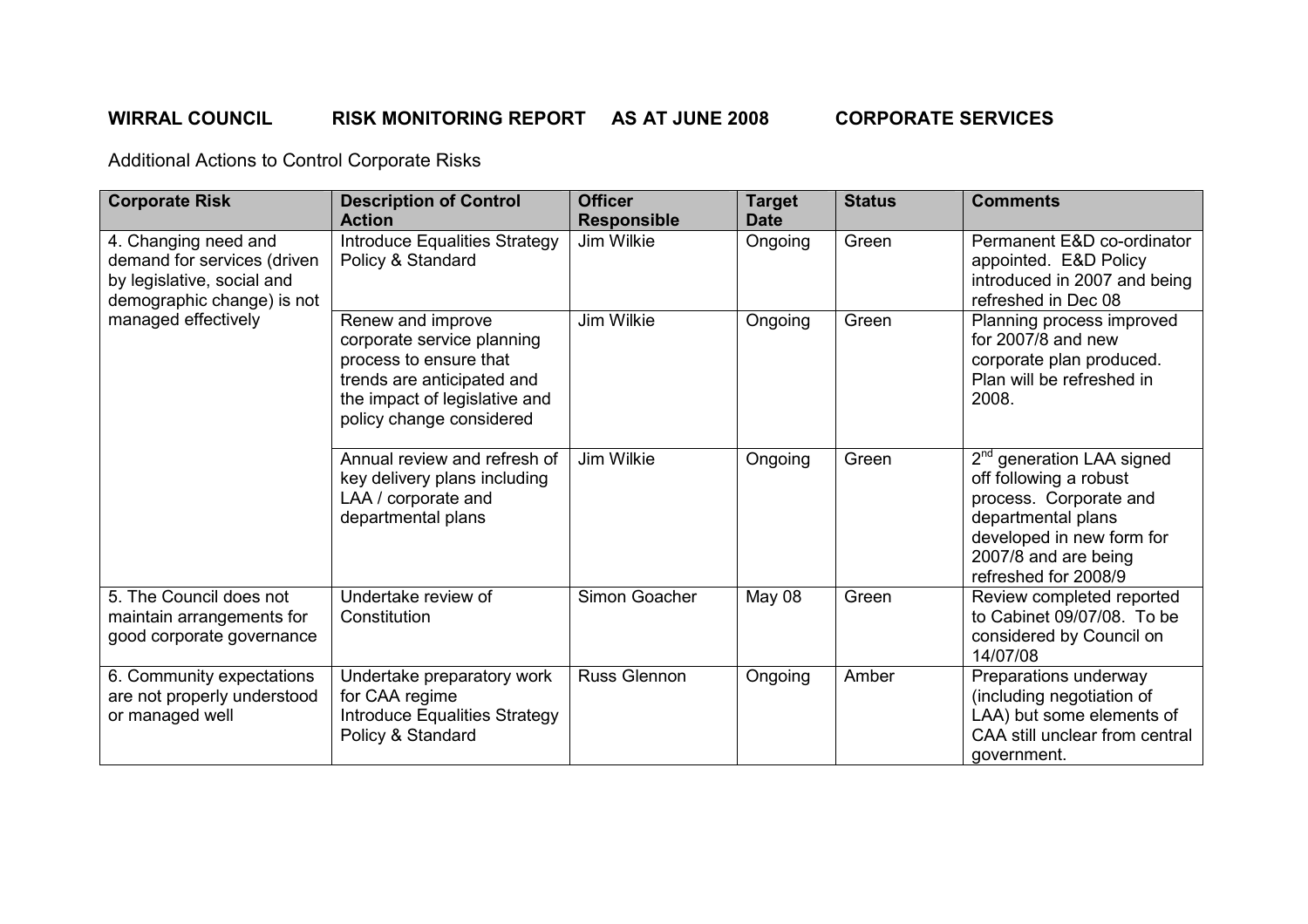|                                                                                                           |                                                                                                                                                                      | <b>Russ Glennon</b> | Ongoing | Green  | Permanent E&D co-ordinator<br>appointed. E&D Policy<br>introduced in 2007 and being<br>refreshed in Dec 08                                                                              |
|-----------------------------------------------------------------------------------------------------------|----------------------------------------------------------------------------------------------------------------------------------------------------------------------|---------------------|---------|--------|-----------------------------------------------------------------------------------------------------------------------------------------------------------------------------------------|
|                                                                                                           | Renew and improve<br>corporate service planning<br>process to ensure that<br>trends are anticipated and<br>the impact of legislative and<br>policy change considered | <b>Russ Glennon</b> | Ongoing | Green  | Planning process improved<br>for $2007/8$ and new<br>corporate plan produced.<br>Plan will be refreshed in<br>2008.                                                                     |
|                                                                                                           | Progress in Community<br>Engagement Action Plan to<br>be monitored regularly                                                                                         | <b>Russ Glennon</b> | Ongoing | Green  | Plan being superseded by<br>comprehensive engagement<br>strategy.                                                                                                                       |
|                                                                                                           | Conduct sustainability<br>appraisal of the LAA                                                                                                                       | <b>Russ Glennon</b> | Ongoing | Green. | ESAG group created to<br>manage sustainability<br>appraisal programme.<br><b>Graham Gladden nominated</b><br>as chair and agreed by LAA<br>Programme Board.                             |
| 7. Failure to achieve<br>sustainable budgets, in line<br>with priorities and take<br>difficult decisions. | Undertake review of<br>Constitution                                                                                                                                  | Simon Goacher       | May 08  | Green  | Review completed reported<br>to Cabinet 09/07/08. To be<br>considered by Council on<br>14/07/08                                                                                         |
| 9. Partnerships are not well<br>planned and we do not work<br>effectively with others                     | Introduce periodic checks to<br>ensure that partnerships<br>comply with Wirral's<br>governance arrangements                                                          | Simon Goacher       | Ongoing | Green  | Meeting with Finance to take<br>place on 11 July 2008 to<br>make arrangements for<br>checks. Partnership Toolkit<br>to be developed and<br>reported to Cabinet in<br>September/October. |
|                                                                                                           | Undertake annual review of<br>key partnership register                                                                                                               | Simon Goacher       | Ongoing | Green  | Review of the Partnership<br>Register has commenced                                                                                                                                     |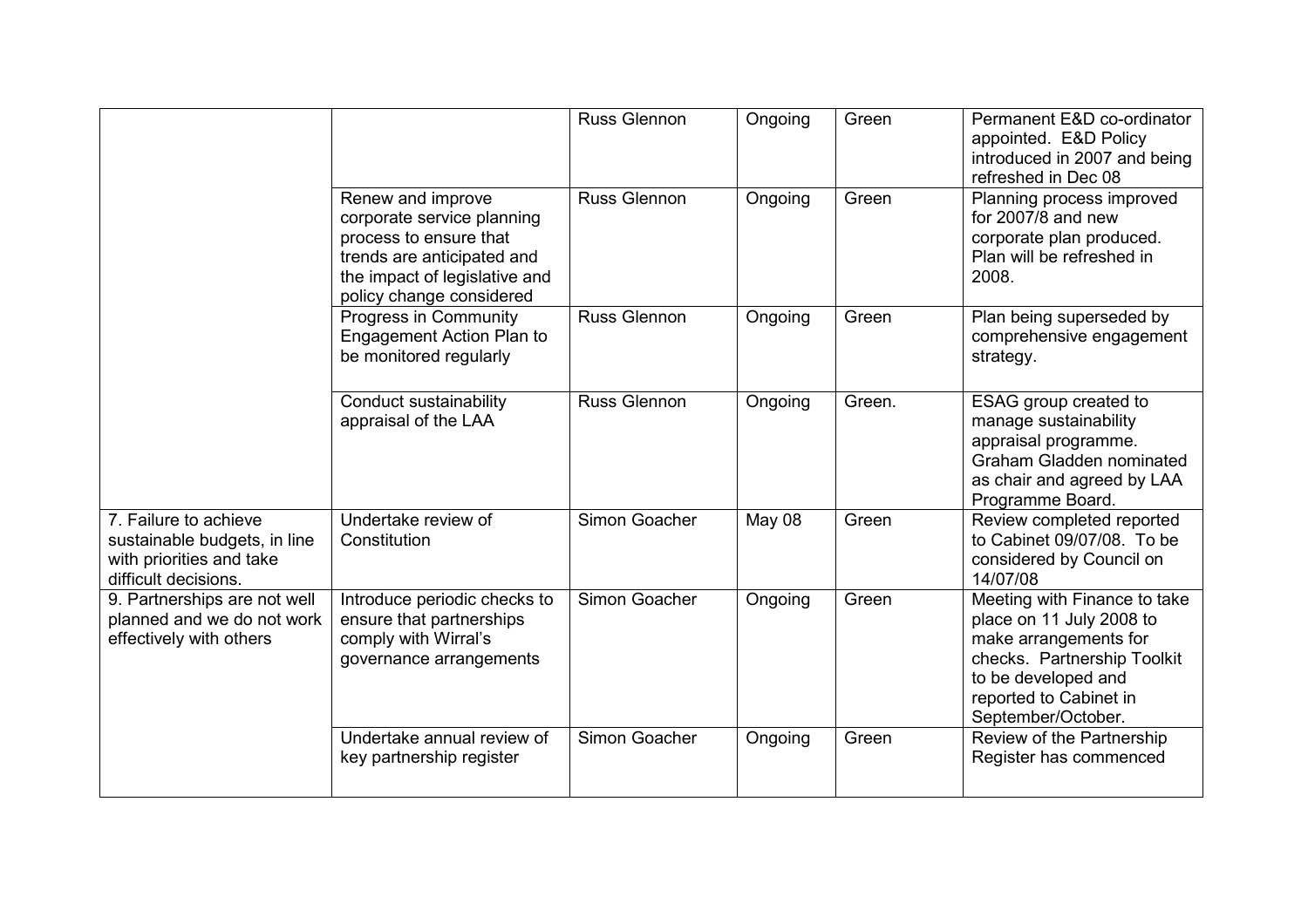|                                                              | Undertake preparatory work<br>for CAA regime        | <b>Russ Glennon</b> | Ongoing  | Amber | Preparations underway<br>(including negotiation of<br>LAA) but some elements of<br>CAA still unclear from central<br>government. |
|--------------------------------------------------------------|-----------------------------------------------------|---------------------|----------|-------|----------------------------------------------------------------------------------------------------------------------------------|
| 10. Failure to manage and<br>improve image and<br>reputation | Restructure of Tourism &<br>Marketing division      | Emma Degg           | April 08 | Green | Complete                                                                                                                         |
|                                                              | Centralisation of control of<br>corporate marketing | Emma Degg           | April 09 | Amber | Preparations underway to<br>centralise all marketing<br>activity. Departmental<br>engagement variable.                           |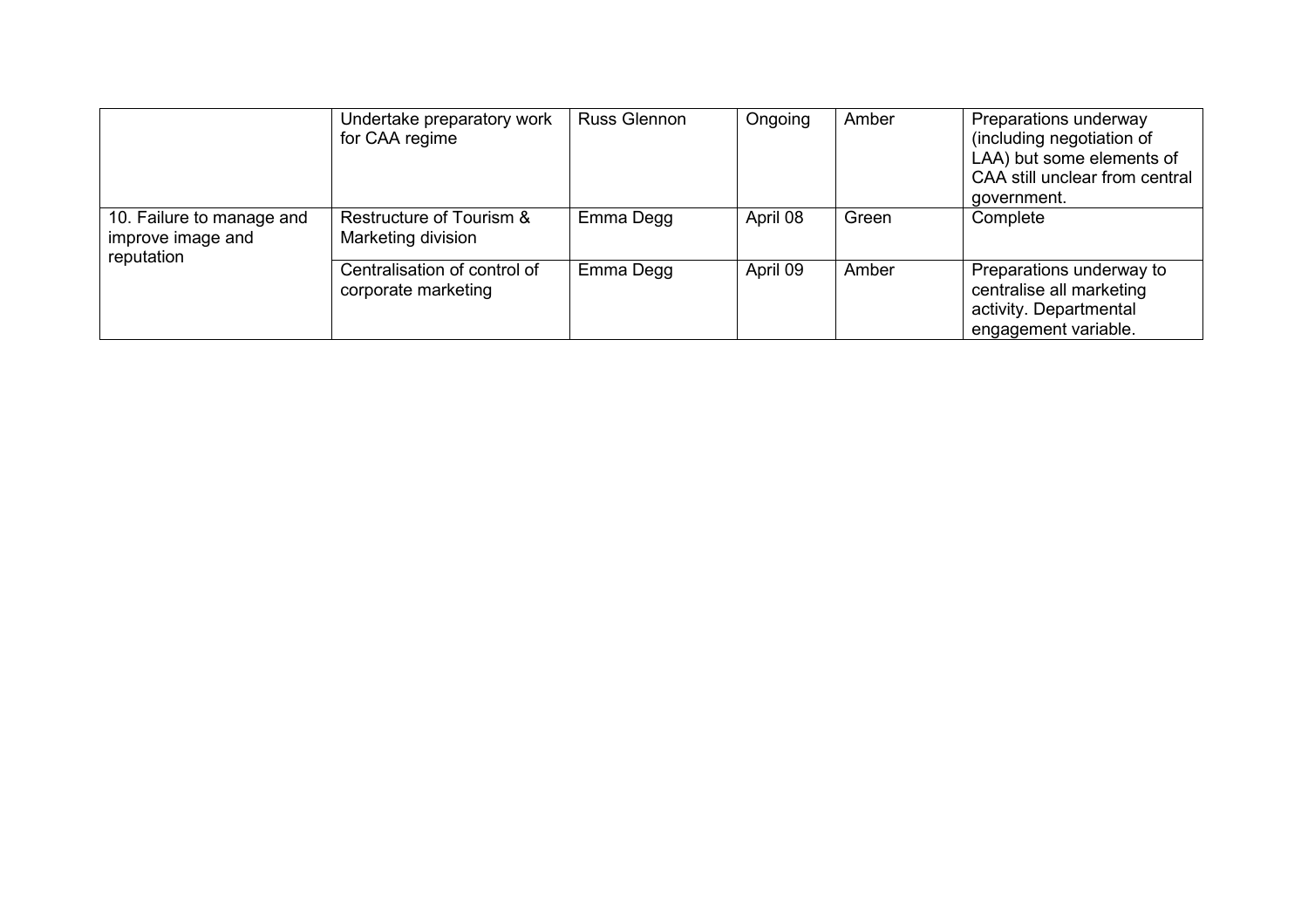| 11. We do not recruit and<br>retain appropriate staff or<br>develop them effectively | Continue development of<br>recruitment including the use<br>of innovative recruitment and<br>retention policies. | Paul Bradshaw | Ongoing | Amber | The key aspect of this action<br>point was to develop an<br>online application tool<br>attached to a number of<br>national electronic<br>recruitment portals. An<br>external provider has been<br>selected, however, IT<br>Services have advised us<br>that this is not a priority at<br>this stage. We will continue<br>to seek to implement the<br>proposed efficiencies as<br>soon as ITS can allocate<br>resource to the task. |
|--------------------------------------------------------------------------------------|------------------------------------------------------------------------------------------------------------------|---------------|---------|-------|------------------------------------------------------------------------------------------------------------------------------------------------------------------------------------------------------------------------------------------------------------------------------------------------------------------------------------------------------------------------------------------------------------------------------------|
|                                                                                      | Continue development of<br>Skills audit                                                                          | Paul Bradshaw | Ongoing | Amber | This action is dependant<br>upon the procurement of an<br>electronic skills audit tool, in<br>respect of which Cabinet<br>approval is being sought for<br>the procurement costs on 23<br>July 2008. Subject to<br>approval we can then<br>proceed with this<br>development.                                                                                                                                                        |
|                                                                                      | Continue development of<br>approach to workforce<br>planning/talent management                                   | Paul Bradshaw | Ongoing | Green |                                                                                                                                                                                                                                                                                                                                                                                                                                    |
|                                                                                      | <b>Continue Elected Member</b><br>Development programme                                                          | Paul Bradshaw | Ongoing | Green |                                                                                                                                                                                                                                                                                                                                                                                                                                    |
|                                                                                      | Continue corporate<br>leadership development<br>programme                                                        | Paul Bradshaw | Ongoing | Green |                                                                                                                                                                                                                                                                                                                                                                                                                                    |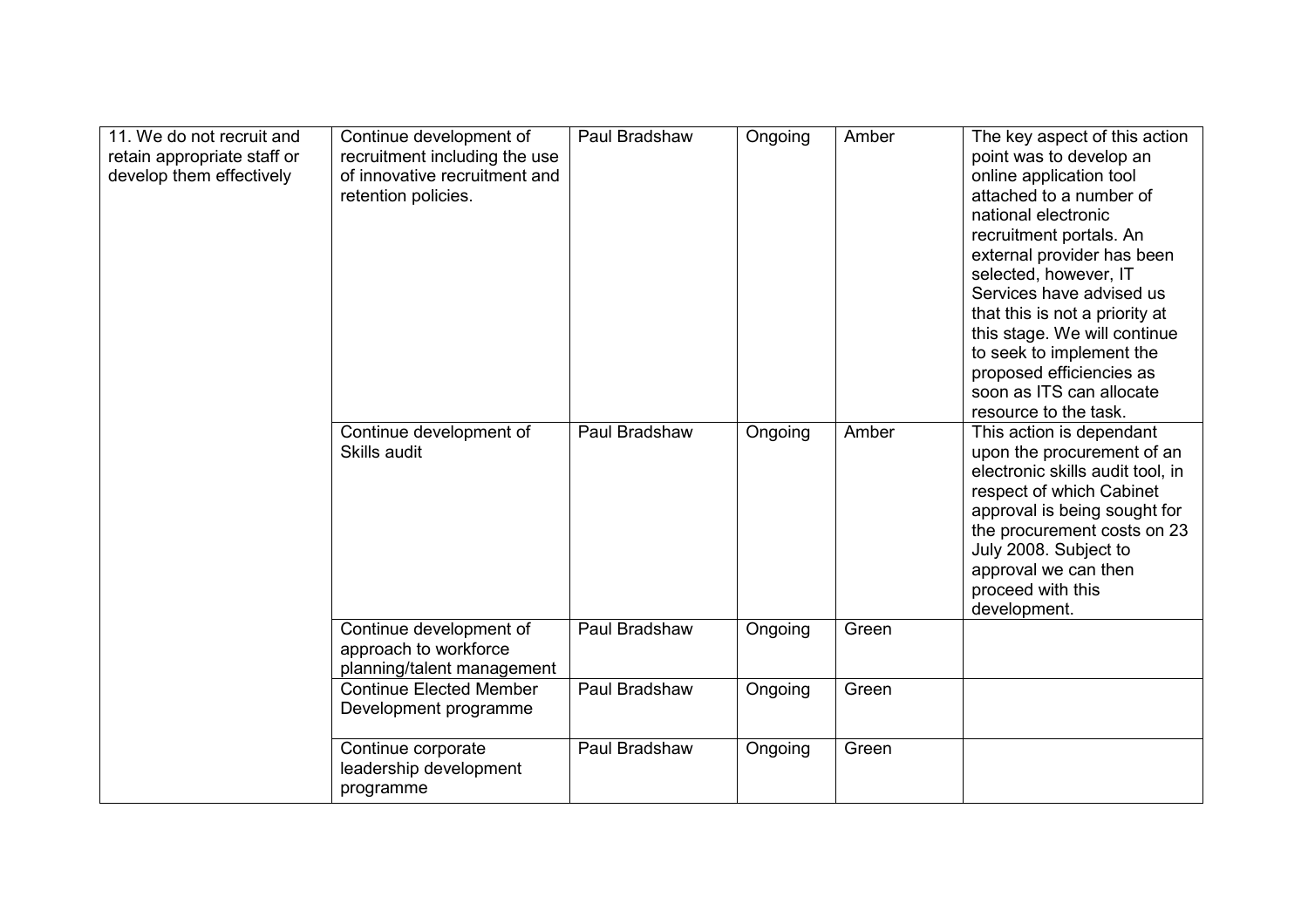| 14. Failure to plan and<br>manage performance (CPA)<br>and finances in accordance<br>with plans and budgets | <b>Enhanced Corporate</b><br>Improvement Group                                | Jim Wilkie    | March 08                  |       |                                                                                                                                                                                                                                                                                                           |
|-------------------------------------------------------------------------------------------------------------|-------------------------------------------------------------------------------|---------------|---------------------------|-------|-----------------------------------------------------------------------------------------------------------------------------------------------------------------------------------------------------------------------------------------------------------------------------------------------------------|
| 15. Failure to execute the<br>Council's Investment                                                          | <b>Establish Corporate</b><br><b>Investment Group</b>                         | Jim Wilkie    | April 08                  |       |                                                                                                                                                                                                                                                                                                           |
| Strategy (or failure of the<br>Strategy to deliver).                                                        | <b>Implement Council</b><br>restructure (new department)                      | Jim Wilkie    | March 08                  |       |                                                                                                                                                                                                                                                                                                           |
| 18. Failure to deliver the<br>Local Pay Review                                                              | Regular reports to COMT,<br>Cabinet & Overview &<br><b>Scrutiny Committee</b> | Paul Bradshaw | Ongoing<br>during<br>2008 | Green | Stage one of the local pay<br>review is on schedule for<br>implementation on 1 <sup>st</sup> August<br>2008, subject to the outcome<br>of a current Unison ballot on<br>management's proposals.<br>The final 3 phases of the<br>local pay structure are on<br>schedule to be implemented<br>by April 2009 |
| 19. Failure to progress the<br>regeneration of                                                              | Liaison with developers                                                       | Jim Wilkie    | Ongoing                   |       |                                                                                                                                                                                                                                                                                                           |
| economically disadvantaged<br>areas                                                                         | Change to Council structure                                                   | Jim Wilkie    | April 08                  |       |                                                                                                                                                                                                                                                                                                           |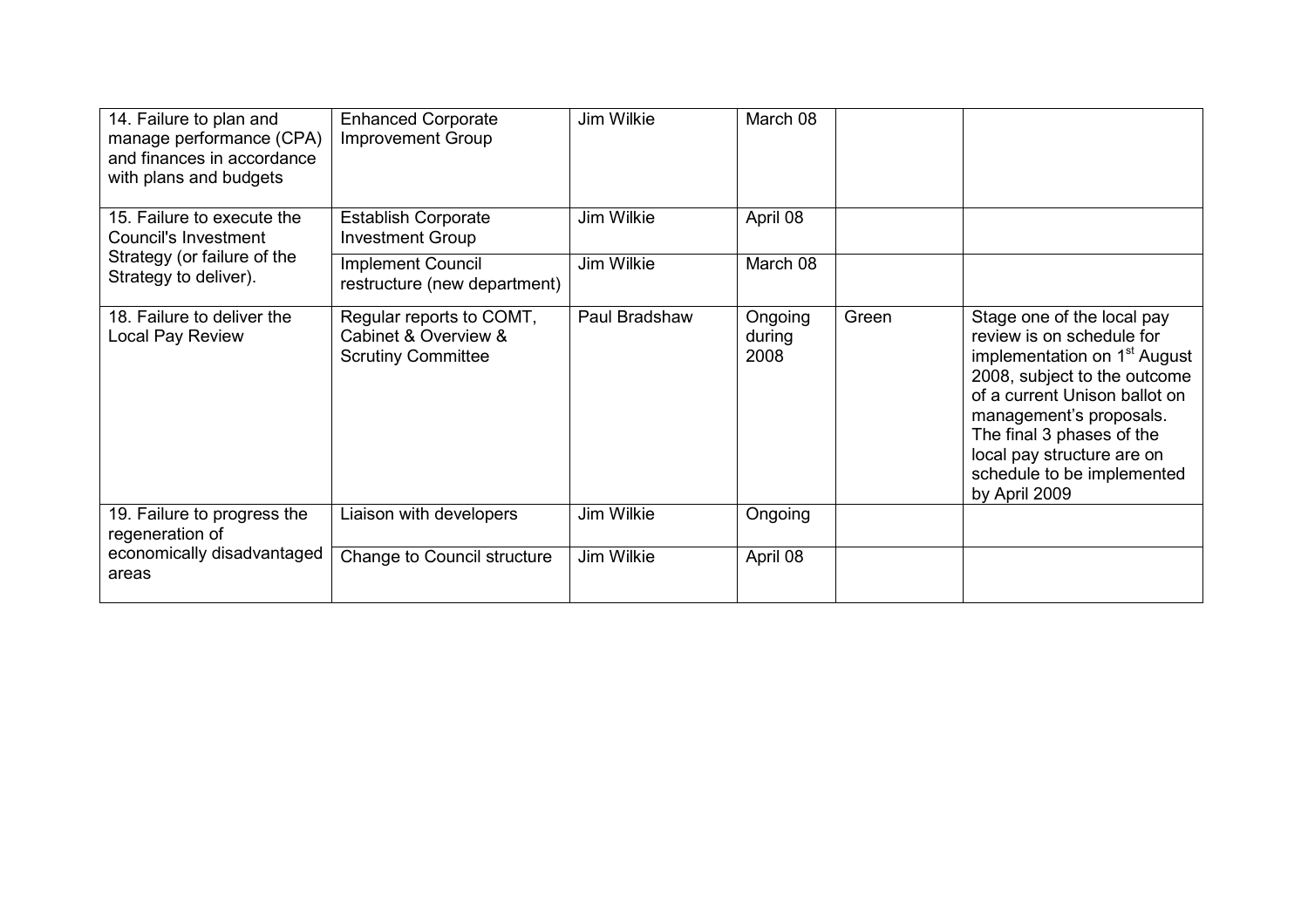# WIRRAL COUNCIL RISK MONITORING REPORT AS AT JUNE 2008 FINANCE

| <b>Corporate Risk</b>                                                                                    | <b>Description of Control</b><br><b>Action</b>                                        | <b>Officer</b><br><b>Responsible</b> | <b>Target</b><br><b>Date</b> | <b>Status</b> | <b>Comments</b>                                                              |
|----------------------------------------------------------------------------------------------------------|---------------------------------------------------------------------------------------|--------------------------------------|------------------------------|---------------|------------------------------------------------------------------------------|
| 5. The Council does not<br>maintain arrangements for<br>good corporate governance                        | Implement enhanced risk-<br>based audit programme                                     | David Garry                          | Ongoing                      |               |                                                                              |
|                                                                                                          | Deliver further risk<br>management training for<br><b>Members</b>                     | <b>Tom Sault</b><br>(Mike Lane)      | Ongoing<br>2008              | On target     | Session delivered on 24 July.<br>Further session expected in<br>October 2008 |
|                                                                                                          | Representation on Audit &<br><b>Risk Management Cttee</b><br>reviewed                 |                                      | <b>July 2008</b>             | On target     | Council agreed revisions for<br>September cycle of meetings                  |
|                                                                                                          | Produce annual governance<br>statement                                                | David Garry                          | <b>July 2008</b>             | Implemented   | Presented to Cabinet on 26<br>June                                           |
| 7. Failure to achieve<br>sustainable budgets, in line<br>with priorities and take<br>difficult decisions | Establish criteria for<br>investment e.g. from<br><b>Efficiency Investment Budget</b> | Ian Coleman                          | April 2008                   | Implemented   | COMT agreed upon a 3 year<br>recovery profile                                |
|                                                                                                          | Implement enhanced<br>financial reporting                                             | <b>Tom Sault</b>                     | April 2008                   | Implemented   | Reporting arrangements<br>reported to Cabinet on 3 Apr.                      |
|                                                                                                          | Refine / review financial<br>management arrangements                                  | <b>Tom Sault</b>                     | <b>July 2008</b>             | On target     | Reporting arrangements<br>reported to Cabinet on 3 Apr.                      |
|                                                                                                          | <b>Review Medium Term</b><br><b>Financial Plan</b>                                    | <b>Tom Sault</b>                     | <b>July 2008</b>             | On target     | To be reported to Cabinet on<br>23 July                                      |
|                                                                                                          | <b>Review Capital Strategy</b>                                                        | <b>Tom Sault</b>                     | <b>July 2008</b>             | On target     | To be reported to Cabinet on<br>23 July                                      |
| 8. The strategies supporting<br>our key priorities are not<br>executed effectively                       | Implement common<br>timetable for review process                                      | <b>Tom Sault</b>                     | April 2008                   | Implemented   | Review dates reported to<br>Cabinet on 3 April.                              |
| 9. Partnerships are not well<br>planned and we do not work<br>effectively with others                    | Deliver enhanced guidance<br>and training regarding grants                            | Pete Molyneux                        | Sep. 2008                    | On target     |                                                                              |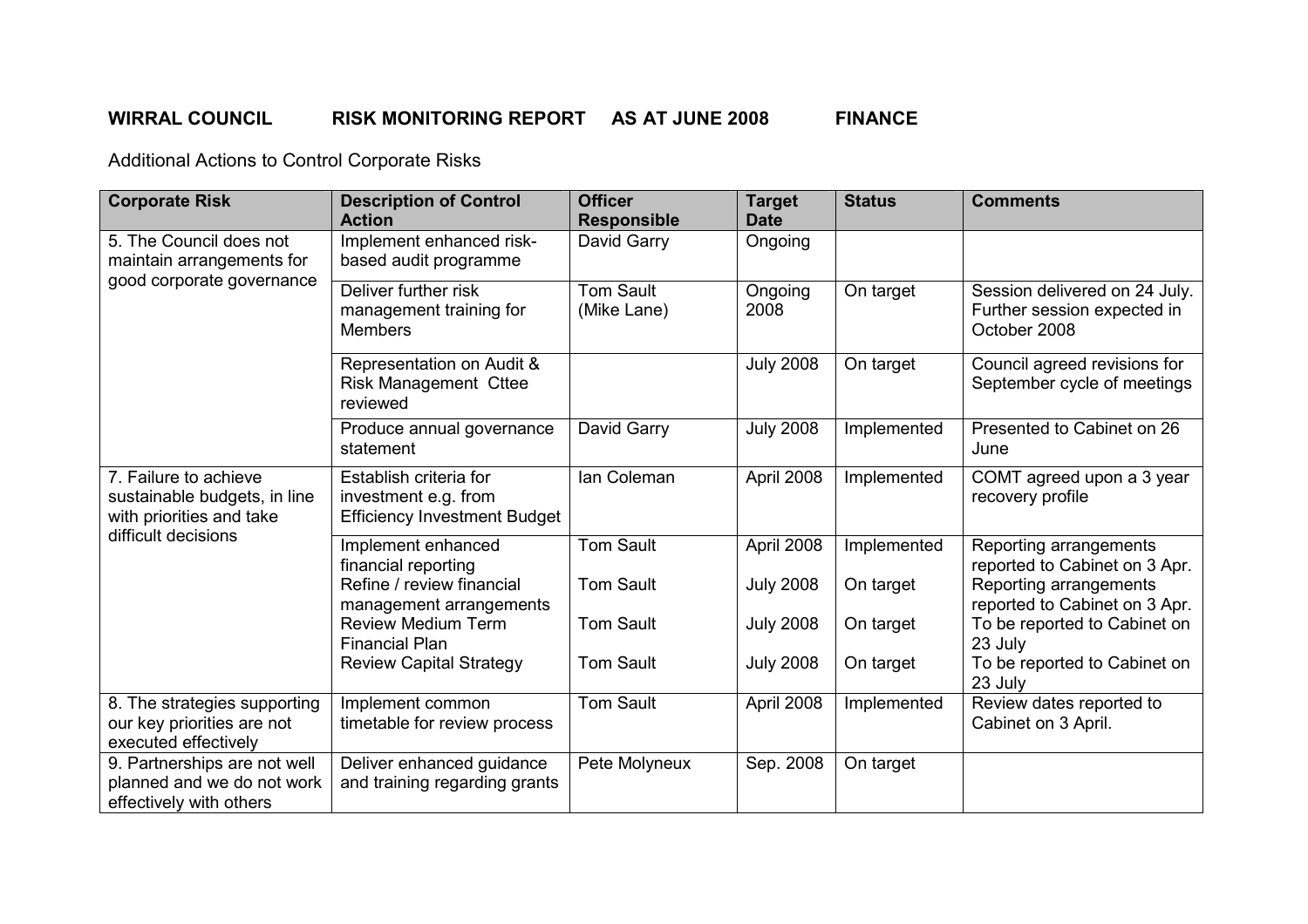| 11. We do not recruit and   | Finance Department training | Stephen Rowley | Ongoing          |             | Regular review of training |
|-----------------------------|-----------------------------|----------------|------------------|-------------|----------------------------|
| retain appropriate staff or | plan                        |                |                  |             | opportunities              |
| develop them effectively    | Finance Department          | Stephen Rowley | <b>July 2008</b> | Implemented | Contribution to overall    |
|                             | Workforce Plan              |                |                  |             | Council plan               |

## WIRRAL COUNCIL RISK MONITORING REPORT AS AT JUNE 2008 REGENERATION

| <b>Corporate Risk</b>                                                                 | <b>Description of Control</b><br><b>Action</b> | <b>Officer</b><br><b>Responsible</b> | <b>Target</b><br><b>Date</b> | <b>Status</b> | <b>Comments</b>                                                                                                                                                                                                                                         |
|---------------------------------------------------------------------------------------|------------------------------------------------|--------------------------------------|------------------------------|---------------|---------------------------------------------------------------------------------------------------------------------------------------------------------------------------------------------------------------------------------------------------------|
| 19. Failure to progress the<br>regeneration of<br>economically disadvantaged<br>areas | Implement 'Lovell'<br>agreement                | lan Platt                            | Under<br>review              | Implemented   | Agreement completed by<br>end March 08. Lovells now<br>on-site undertaking<br>preliminary investigations.<br><b>Building work commences</b><br>July 08. The effects of<br>economic conditions (e.g.<br>credit crunch) on delivery will<br>be monitored. |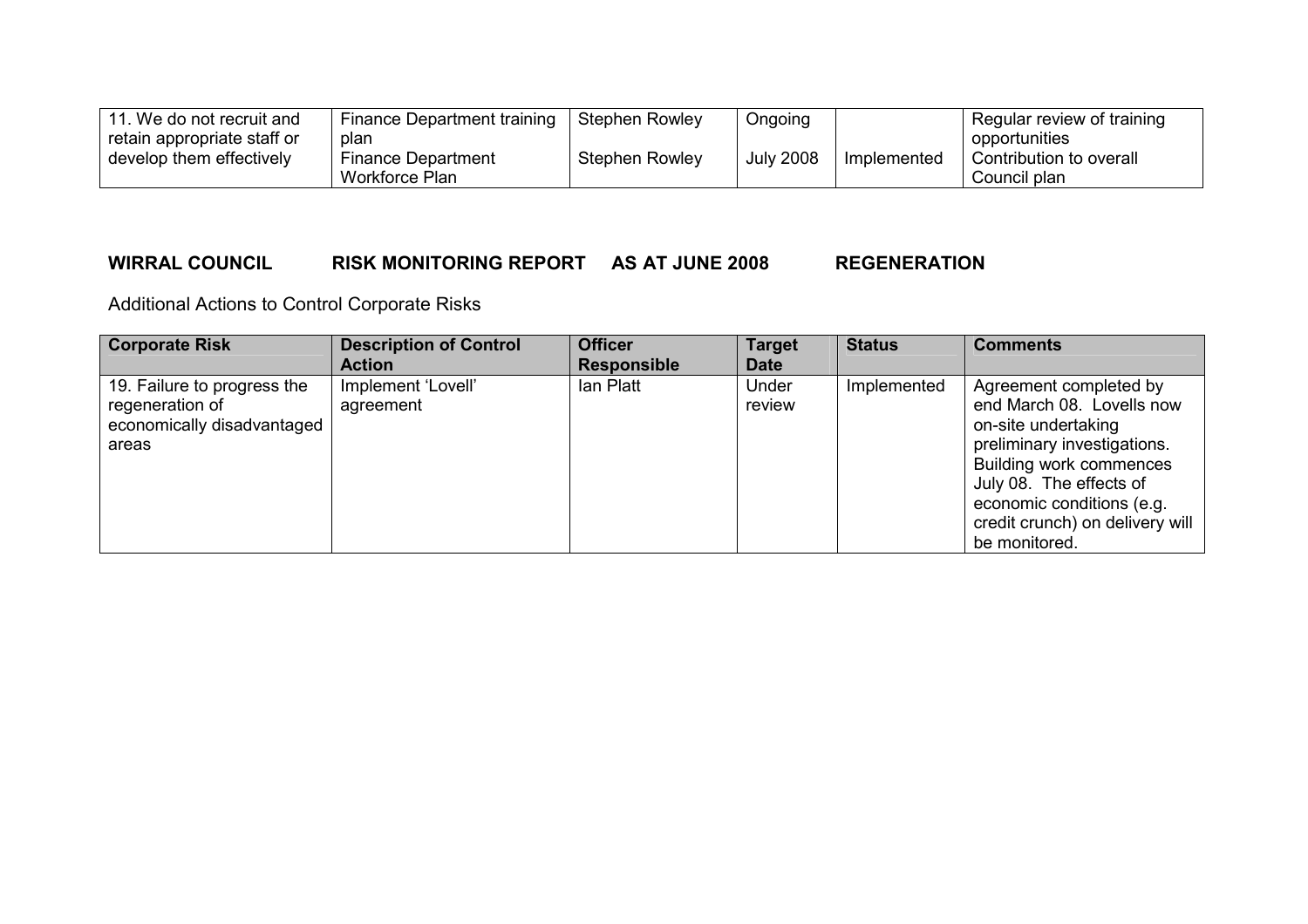# WIRRAL COUNCIL RISK MONITORING REPORT AS AT JUNE 2008 TECHNICAL SERVICES

| <b>Corporate Risk</b>                                                                                                      | <b>Description of Control</b><br><b>Action</b>                                                                                   | <b>Officer</b><br><b>Responsible</b> | <b>Target</b><br><b>Date</b> | <b>Status</b> | <b>Comments</b>                                                                                                                                                                                                |
|----------------------------------------------------------------------------------------------------------------------------|----------------------------------------------------------------------------------------------------------------------------------|--------------------------------------|------------------------------|---------------|----------------------------------------------------------------------------------------------------------------------------------------------------------------------------------------------------------------|
| 1. Death or serious injury to<br>a service user, staff<br>member, or anyone to<br>whom the Council owes a<br>duty of care. | Institute Of Safety and<br>Health (IOSH) Managing<br>Safely training to all<br>Managers and Supervisors<br>below Head of Service | Mark Camborne                        | April 08<br>onwards          | Ongoing       | Pilot course successfully<br>$\bullet$<br>ran in July 08.<br>Programme of courses to<br>begin in Sept 08                                                                                                       |
|                                                                                                                            | Further review and<br>development of H&S<br>arrangements                                                                         | Mark Camborne                        | Not known                    | Ongoing       | Lone working and first aid<br>$\bullet$<br>arrangements completed<br>A number of revised and<br>new arrangements partly<br>completed                                                                           |
|                                                                                                                            | Continuing audits of H&S<br>management                                                                                           | Mark Camborne                        | Not known                    | Ongoing       | H&S audits in Leisure<br>$\bullet$<br>Services completed &<br><b>Technical Services depot</b><br>and transport sections<br>underway<br>95% Legislative<br>Compliance audits of<br>Council premises<br>complete |
| 2. Failure to prepare<br>adequately for/manage the<br>impact of a pandemic.                                                | Identify priorities within<br>workforce for anti-viral drugs                                                                     | Mark Camborne                        | Oct 2008                     |               | DASS have agreed list of<br>priority staff for anti viral<br>treatment.<br>Awaiting list of priority staff<br>from other critical service<br>areas - CYPD/registrars &<br>crems                                |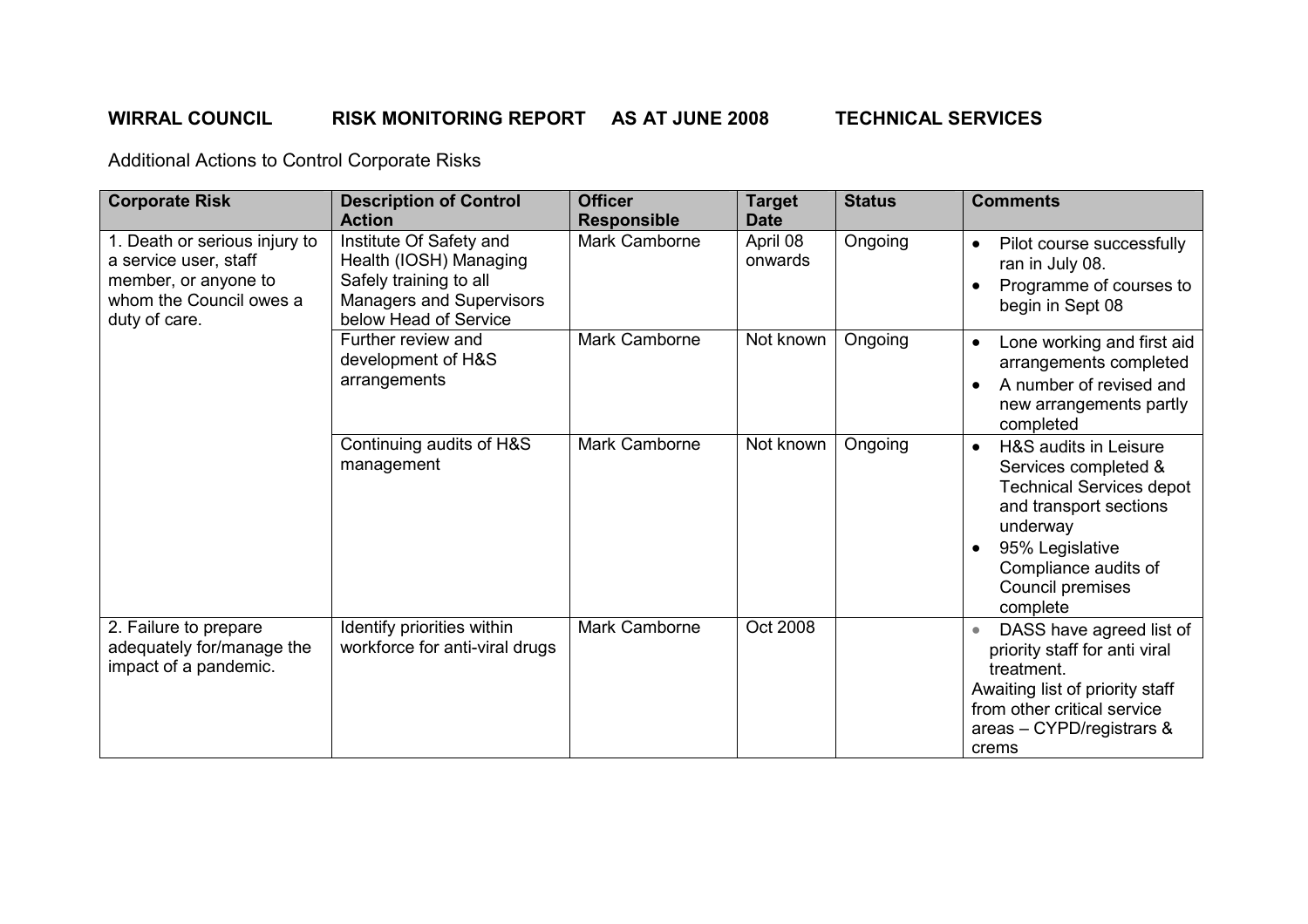| 3. Key Council services are<br>not resilient to disruption<br>and business continuity<br>arrangements are<br>inadequate. | Finalise the corporate<br><b>Business Continuity Plan for</b><br>Wirral                      | Mark Camborne | April 2008 | Draft plan is written but<br>requires consultation process<br>around departments and<br>service areas.                                                                                                                                                                                                                                                                                                                                                                                          |
|--------------------------------------------------------------------------------------------------------------------------|----------------------------------------------------------------------------------------------|---------------|------------|-------------------------------------------------------------------------------------------------------------------------------------------------------------------------------------------------------------------------------------------------------------------------------------------------------------------------------------------------------------------------------------------------------------------------------------------------------------------------------------------------|
|                                                                                                                          | <b>Finalise all Departmental</b><br><b>Business Continuity Plans</b>                         | Mark Camborne | Oct 2008   | DASS completed<br>$\bullet$<br>(Departmental) Business<br><b>Continuity Plan Template</b><br>has been sent out to all<br>critical activity service areas<br>and awaiting response.                                                                                                                                                                                                                                                                                                              |
|                                                                                                                          | Ensure external agencies<br>have cohesive continuity<br>arrangements                         | Mark Camborne | Aug 2008   | All external partners/<br>$\bullet$<br>service providers have<br>been written to requesting<br>information as to their<br>business continuity<br>planning arrangements.<br>Results are being<br>$\bullet$<br>evaluated but looks rather<br>patchy and follow-up<br>awareness sessions are<br>being developed.<br>Wirral attended and hosted a<br>stand at the Merseyside<br>Small business event at St<br>Georges Hall and are<br>carrying out a similar<br>exercise at Aintree in<br>September |
|                                                                                                                          | Identify external suppliers<br>and compile position<br>statement as to their<br>arrangements | Mark Camborne | April 2008 | Survey carried out as to the<br>preparedness of all suppliers<br>in relation to business<br>continuity and advice<br>document supplied.                                                                                                                                                                                                                                                                                                                                                         |